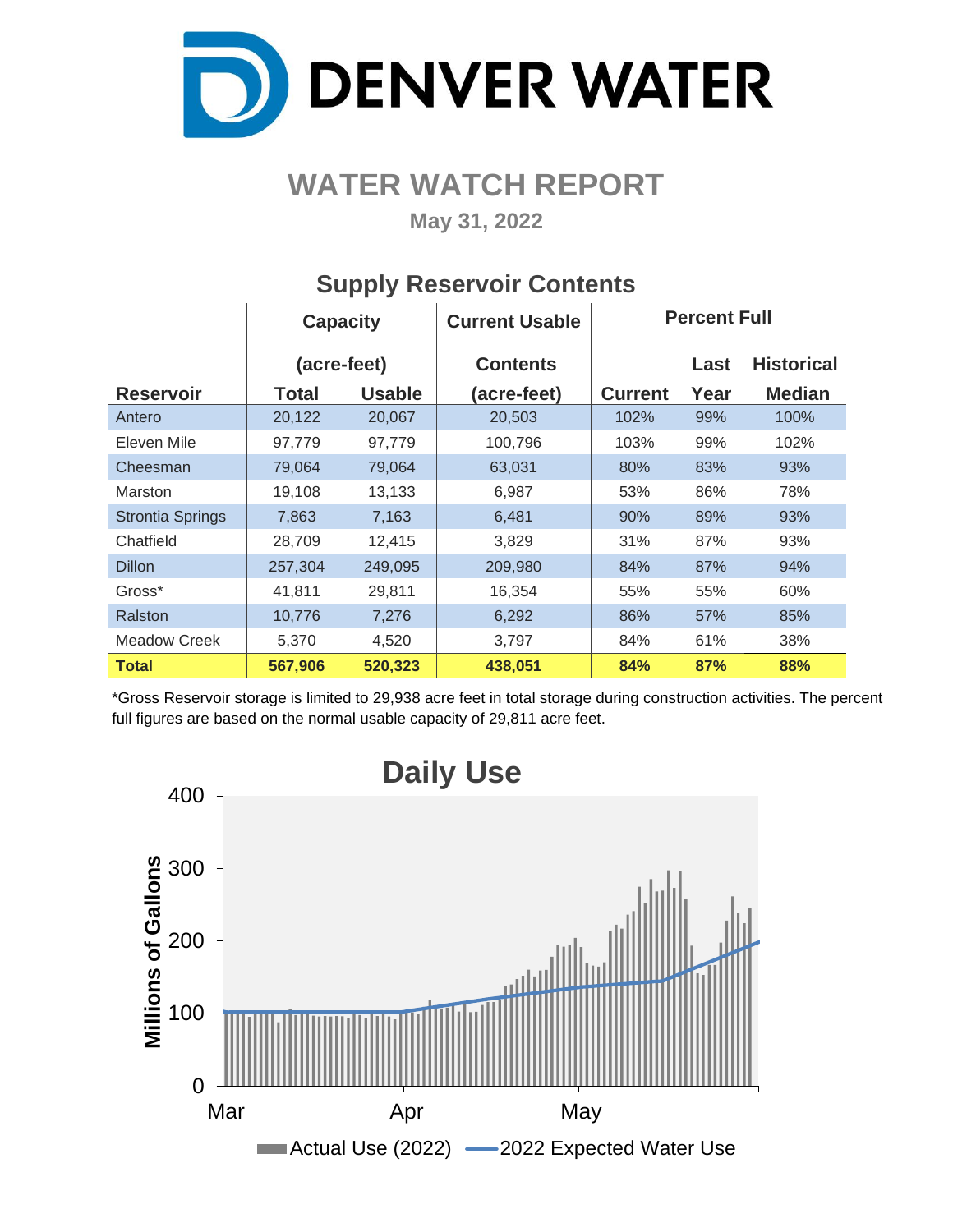# **Supply Reservoir Contents**



Note: Denver Water forecasts seasonal reservoir storage contents under dry future weather, normal future weather and wet future weather scenarios.

Gross Reservoir storage is limited to 29,938 acre feet in total storage during construction activities. The percent full figures are based on the normal usable capacity of 29,811 acre feet.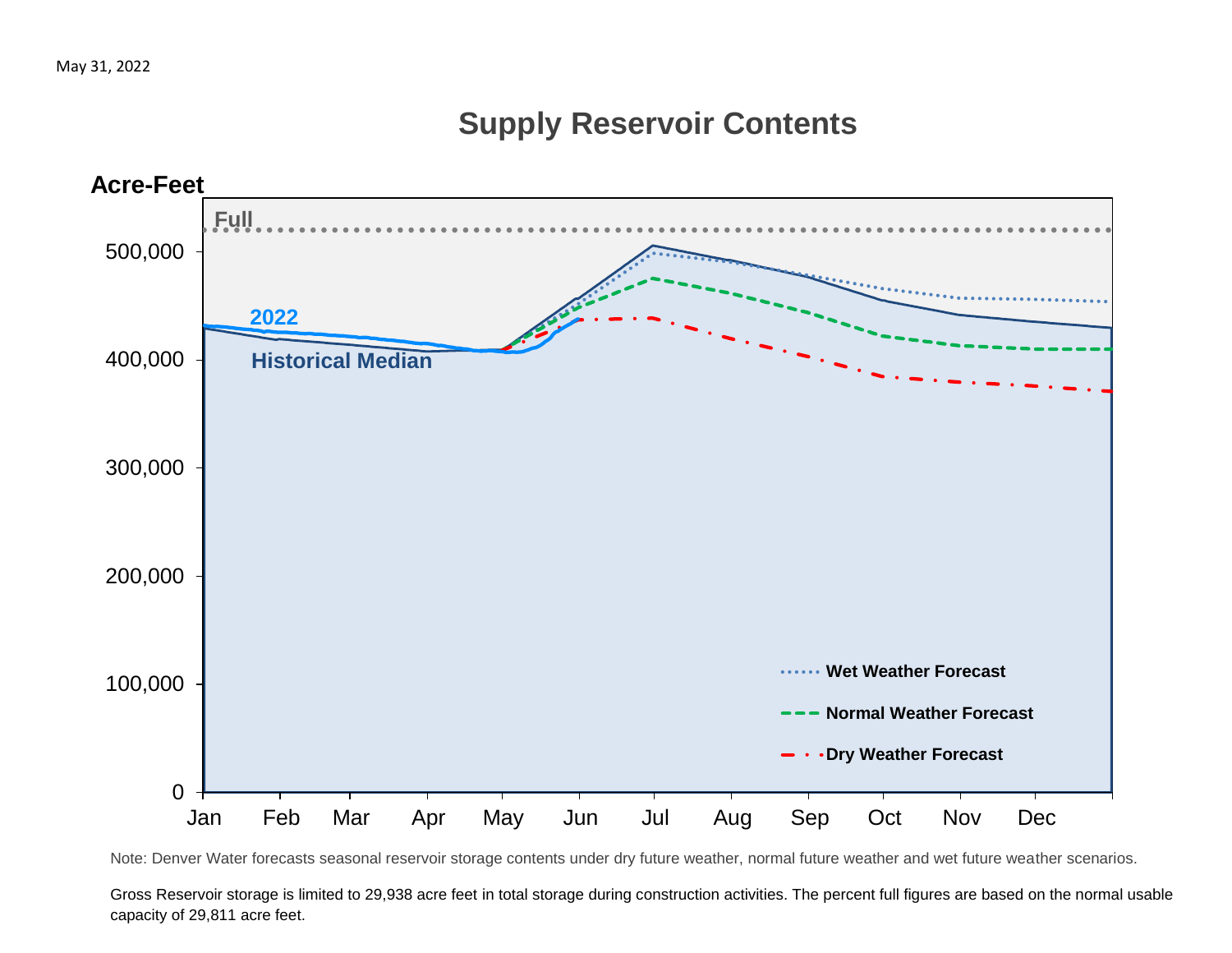

# **May Precipitation**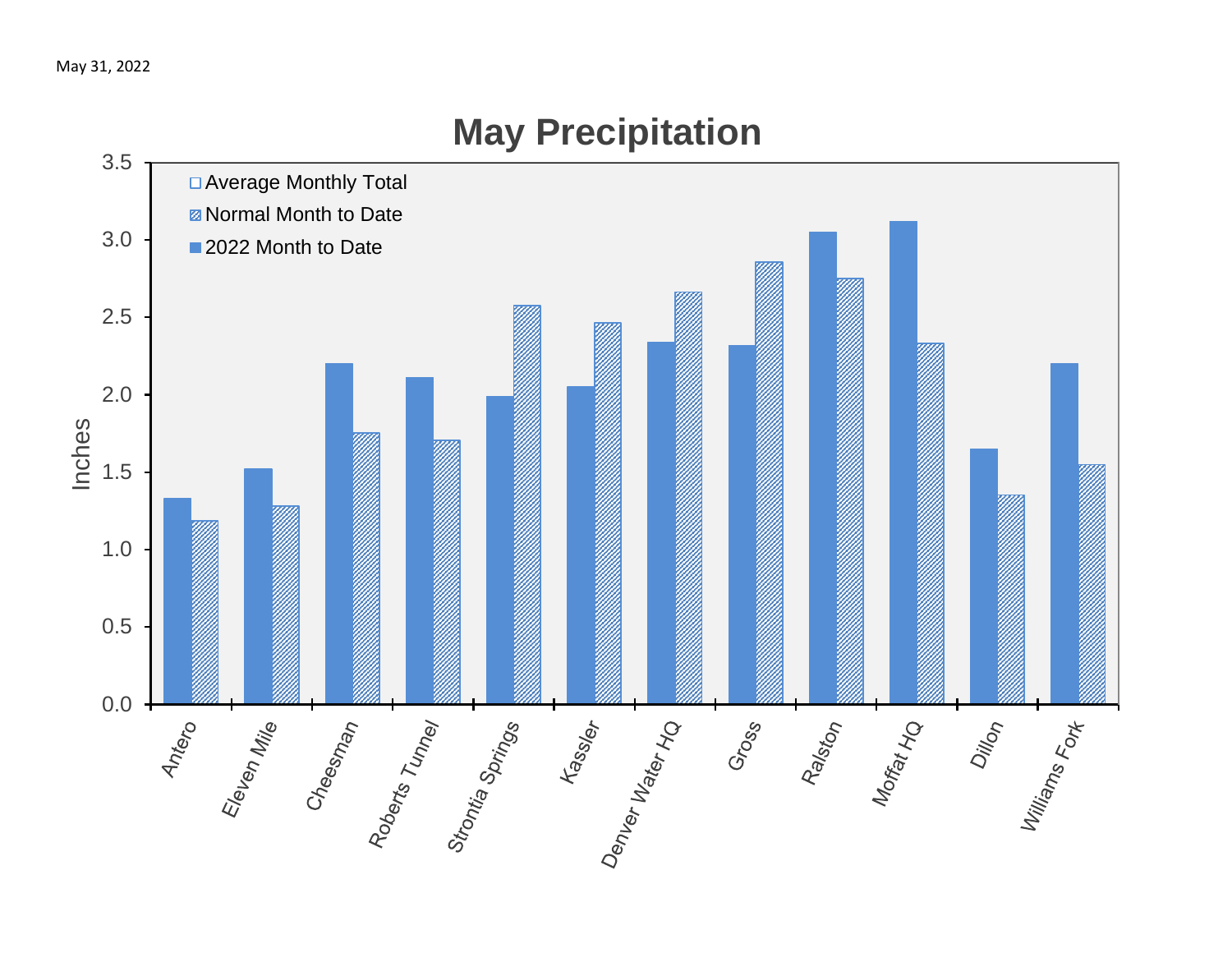

Data are from the 7 Snotel stations above Denver Water's Upper South Platte diversion

## **Snowpack: Colorado River Watershed**



### **Snowpack: South Platte River Watershed**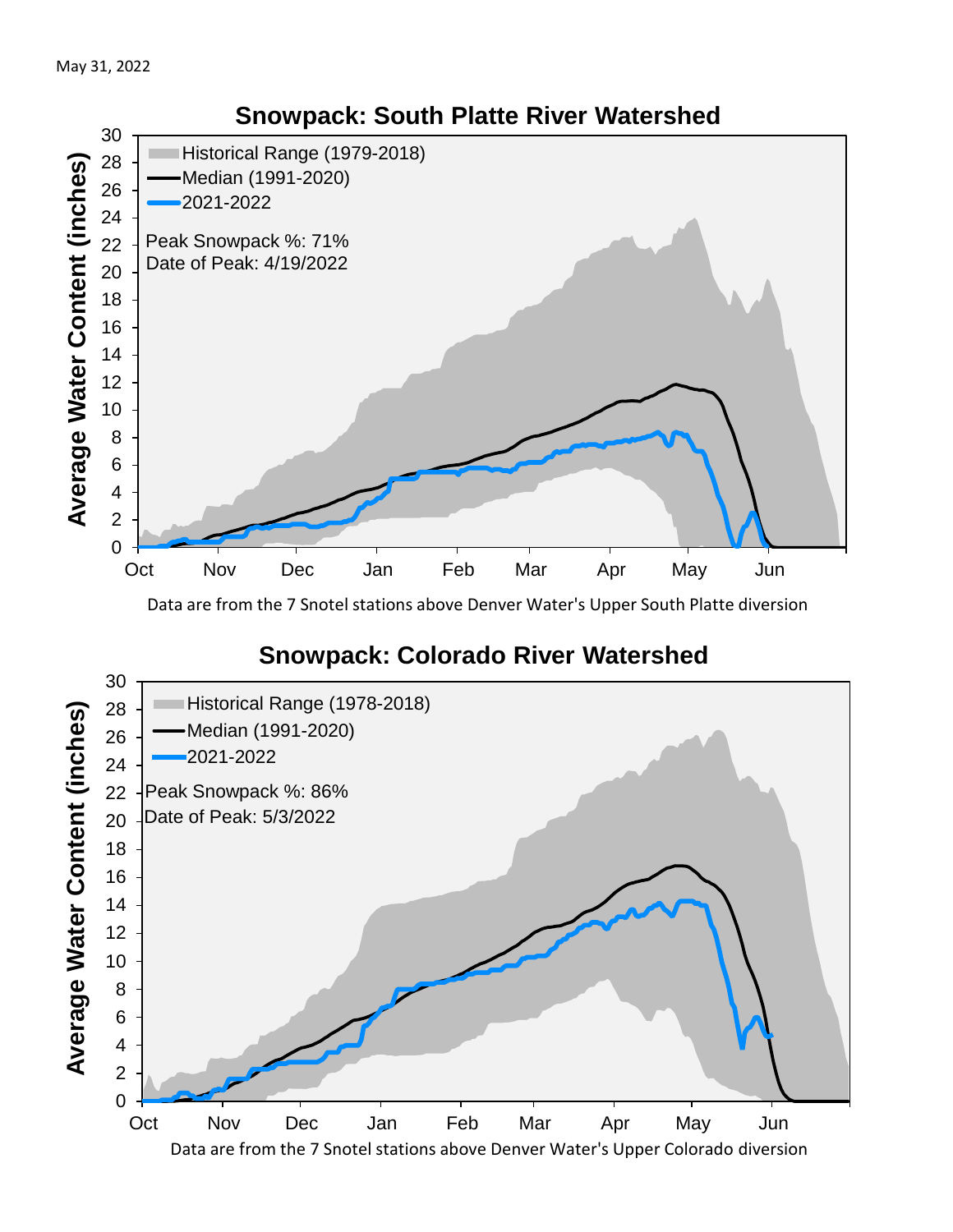

### **CUMULATIVE PRECIPITATION: COLORADO RIVER WATERSHED**



Data are from the 7 SNOTEL stations above Denver Water's Upper Colorado diversion facilities.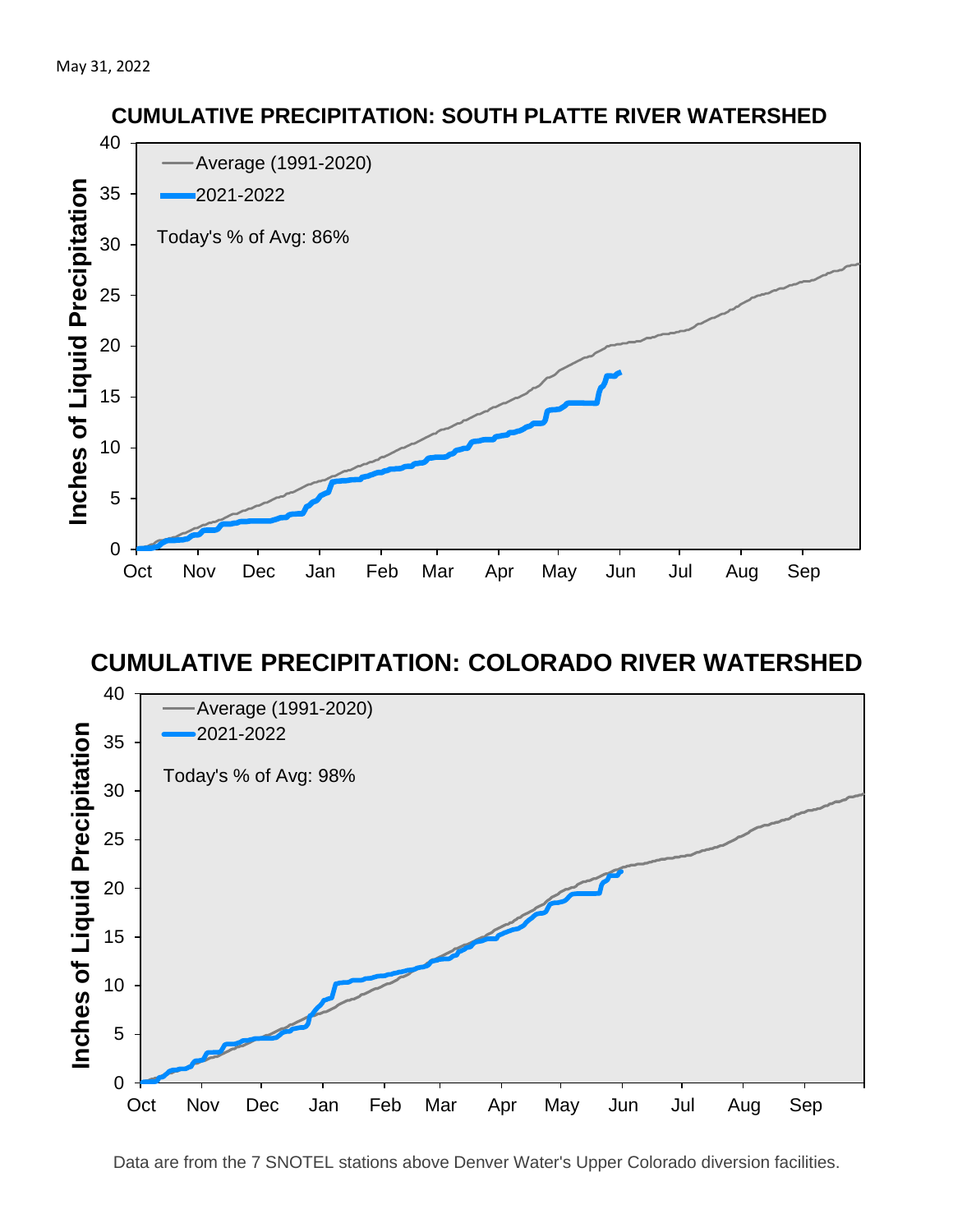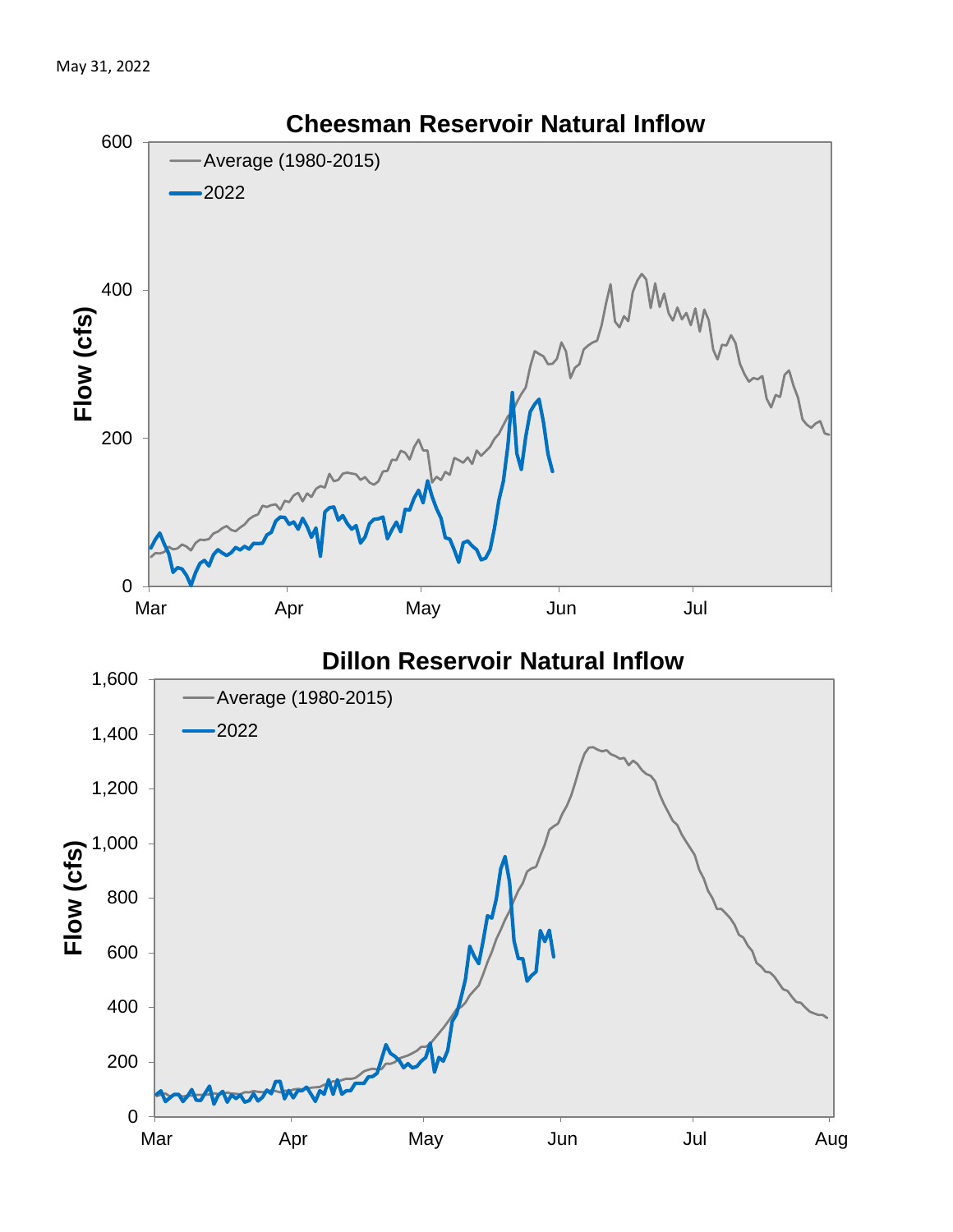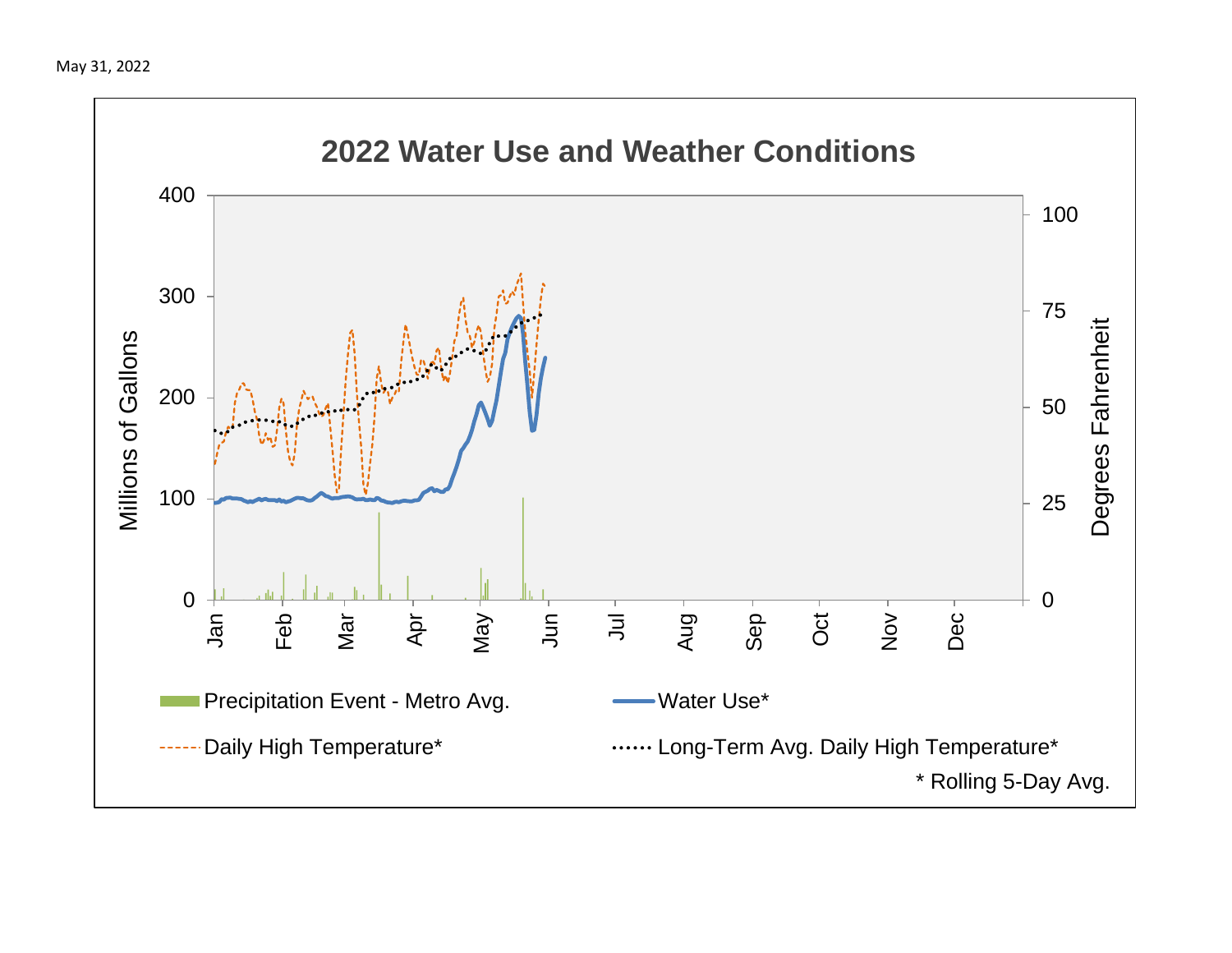| <b>Denver Water Use and Reservoir Contents 2022</b>   |   |                |         |     |                 |         |         |     |     |     |     |     |     |     |                |
|-------------------------------------------------------|---|----------------|---------|-----|-----------------|---------|---------|-----|-----|-----|-----|-----|-----|-----|----------------|
|                                                       |   |                | Jan     | Feb | Mar             | Apr     | May     | Jun | Jul | Aug | Sep | Oct | Nov | Dec | <b>YTD-Avg</b> |
| Predicted End-of-Month Supply Reservoir               |   |                |         |     |                 |         | 447,500 |     |     |     |     |     |     |     |                |
| Contents (Full = 518,449 AF)                          |   |                |         |     |                 |         |         |     |     |     |     |     |     |     |                |
| Actual End-of-Month Supply<br>Reservoir Contents (AF) |   |                | 425,595 |     | 421,903 415,083 | 407,905 |         |     |     |     |     |     |     |     |                |
| Actual % Full                                         |   |                | 82%     | 81% | 80%             | 79%     |         |     |     |     |     |     |     |     |                |
| Historical Median % Full                              |   |                | 81%     | 80% | 79%             | 79%     | 88%     | 98% | 95% | 92% | 88% | 85% | 84% | 83% |                |
| 2022 Expected Daily Use (MG)                          |   |                | 105     | 104 | 102             | 120     | 157     | 257 | 298 | 292 | 270 | 158 | 105 | 101 | 118            |
| Actual Daily Use (MG)                                 |   | $\mathbf{1}$   | 92      | 98  | 102             | 102     | 192     |     |     |     |     |     |     |     |                |
|                                                       |   | $\overline{2}$ | 100     | 95  | 101             | 102     | 169     |     |     |     |     |     |     |     |                |
|                                                       |   | 3              | 100     | 100 | 101             | 99      | 166     |     |     |     |     |     |     |     |                |
|                                                       |   | $\overline{4}$ | 105     | 105 | 100             | 109     | 165     |     |     |     |     |     |     |     |                |
|                                                       |   | 5              | 99      | 97  | 95              | 118     | 171     |     |     |     |     |     |     |     |                |
|                                                       |   | 6              | 101     | 103 | 100             | 108     | 214     |     |     |     |     |     |     |     |                |
|                                                       |   | $\overline{7}$ | 100     | 100 | 102             | 107     | 222     |     |     |     |     |     |     |     |                |
|                                                       |   | 8              | 101     | 100 | 101             | 108     | 217     |     |     |     |     |     |     |     |                |
|                                                       |   | 9              | 101     | 102 | 103             | 112     | 236     |     |     |     |     |     |     |     |                |
|                                                       | D | 10             | 99      | 98  | 88              | 103     | 241     |     |     |     |     |     |     |     |                |
|                                                       | Α | 11             | 100     | 97  | 100             | 115     | 275     |     |     |     |     |     |     |     |                |
|                                                       | Υ | 12             | 98      | 96  | 105             | 102     | 253     |     |     |     |     |     |     |     |                |
|                                                       |   | 13             | 101     | 99  | 98              | 103     | 285     |     |     |     |     |     |     |     |                |
|                                                       | O | 14             | 93      | 105 | 102             | 112     | 268     |     |     |     |     |     |     |     |                |
|                                                       | F | 15             | 96      | 108 | 99              | 116     | 269     |     |     |     |     |     |     |     |                |
|                                                       |   | 16             | 96      | 105 | 97              | 116     | 297     |     |     |     |     |     |     |     |                |
|                                                       | м | 17             | 103     | 106 | 96              | 118     | 273     |     |     |     |     |     |     |     |                |
|                                                       | O | 18             | 96      | 106 | 97              | 137     | 297     |     |     |     |     |     |     |     |                |
|                                                       | N | 19             | 100     | 98  | 96              | 140     | 257     |     |     |     |     |     |     |     |                |
|                                                       | Т | 20             | 100     | 99  | 97              | 148     | 194     |     |     |     |     |     |     |     |                |
|                                                       | H | 21             | 102     | 102 | 96              | 152     | 156     |     |     |     |     |     |     |     |                |
|                                                       |   | 22             | 95      | 100 | 94              | 160     | 153     |     |     |     |     |     |     |     |                |
|                                                       |   | 23             | 102     | 102 | 102             | 151     | 167     |     |     |     |     |     |     |     |                |
|                                                       |   | 24             | 102     | 102 | 98              | 159     | 167     |     |     |     |     |     |     |     |                |
|                                                       |   | 25             | 95      | 99  | 93              | 160     | 198     |     |     |     |     |     |     |     |                |
|                                                       |   | 26             | 101     | 103 | 101             | 178     | 228     |     |     |     |     |     |     |     |                |
|                                                       |   | 27             | 94      | 104 | 97              | 194     | 262     |     |     |     |     |     |     |     |                |
|                                                       |   | 28             | 103     | 103 | 102             | 192     | 239     |     |     |     |     |     |     |     |                |
|                                                       |   | 29             | 96      |     | 96              | 194     | 224     |     |     |     |     |     |     |     |                |
|                                                       |   | 30             | 102     |     | 92              | 204     | 245     |     |     |     |     |     |     |     |                |
|                                                       |   | 31             | 91      |     | 101             |         |         |     |     |     |     |     |     |     |                |
| <b>Monthly Average</b>                                |   |                | 99      | 101 | 98              | 134     | 223     |     |     |     |     |     |     |     | 131            |
| % of 2022 Expected Daily Use                          |   |                | 94%     | 97% | 97%             | 112%    | 142%    |     |     |     |     |     |     |     | 112%           |

Notes: 1) "AF" denotes acre-feet. "MG" denotes million gallons. 2) Expected Daily Use is based on historical use with normal weather conditions. 3) The predicted end-of-month supply reservoir contents figures assume normal weather after May 2<sup>nd</sup>, 2022. 4) The differences between predicted and actual end-of-month supply reservoir contents are the result of normal estimation error of daily use, supply, evaporation, carriage losses and raw water deliveries. 5) Predicted supply reservoir contents last updated on May 2<sup>nd</sup>, 2022. 6) Daily water figures are subject to change.